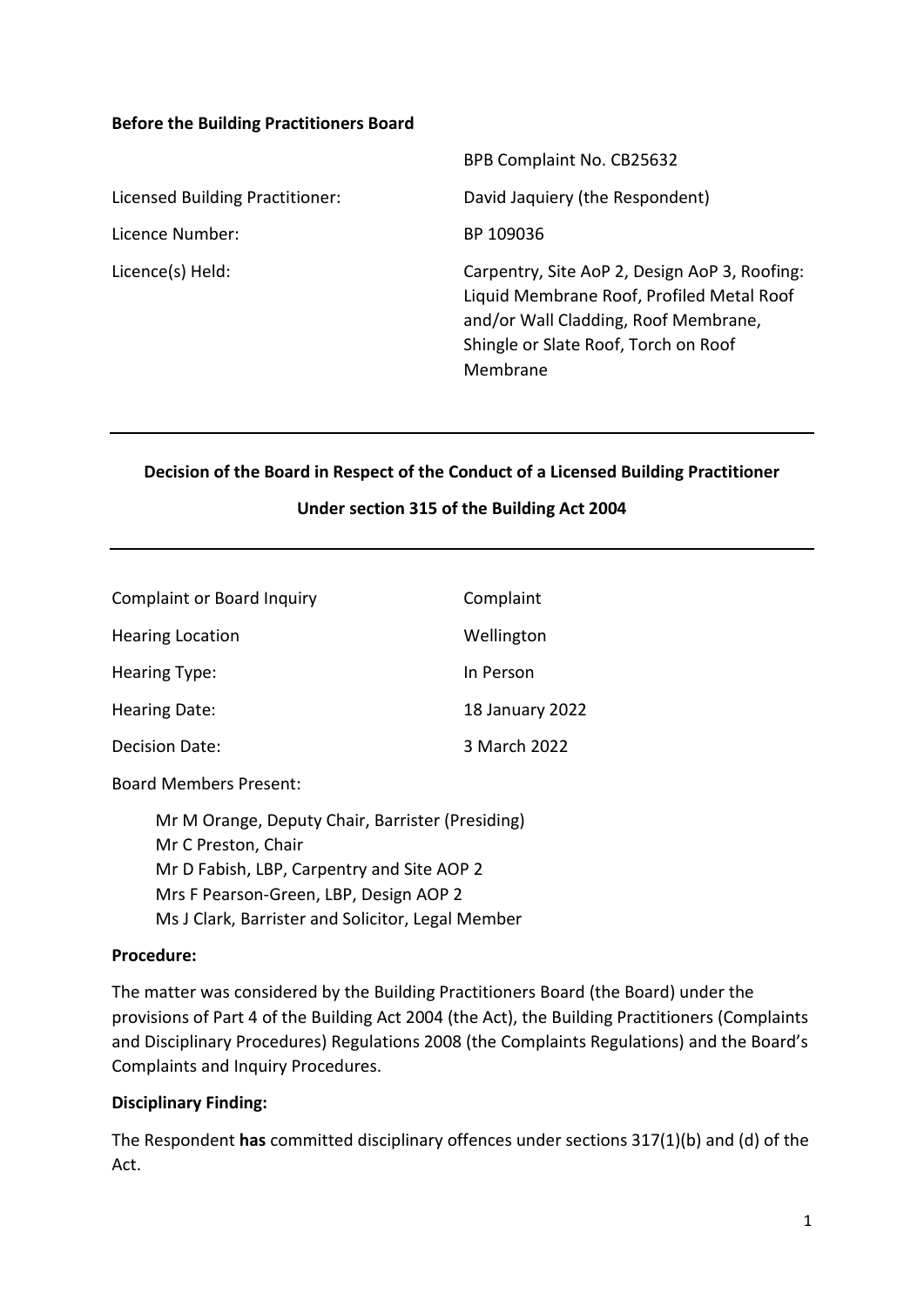# **Contents**

| Negligence - Carrying out building work prior to a Building Consent being issued 10 |
|-------------------------------------------------------------------------------------|
|                                                                                     |
|                                                                                     |
|                                                                                     |
|                                                                                     |
|                                                                                     |
|                                                                                     |
|                                                                                     |
|                                                                                     |
|                                                                                     |

# <span id="page-1-0"></span>**Summary of the Board's Decision**

[1] The Respondent carried out or supervised building work in a negligent manner and in a manner that was contrary to a building consent. He is fined \$4,500 and ordered to pay costs of \$8,000. The decision will be recorded in the Register of Licensed Building Practitioners for a period of three years, and there will be further action taken to publicly notify the Board's decision. An article in The Wrap-up will be published.

# <span id="page-1-1"></span>**The Charges**

- [2] The hearing resulted from a Complaint about the conduct of the Respondent and a Board resolution under regulation [1](#page-1-2)0 of the Complaints Regulations<sup>1</sup> to hold a hearing in relation to building work at [OMITTED]. The alleged disciplinary offences the Board resolved to investigate were that the Respondent:
	- (a) carried out or supervised building work or building inspection work in a negligent or incompetent manner (s 317(1)(b) of the Act); and

<span id="page-1-2"></span><sup>&</sup>lt;sup>1</sup> The resolution was made following the Board's consideration of a report prepared by the Registrar in accordance with the Complaints Regulations.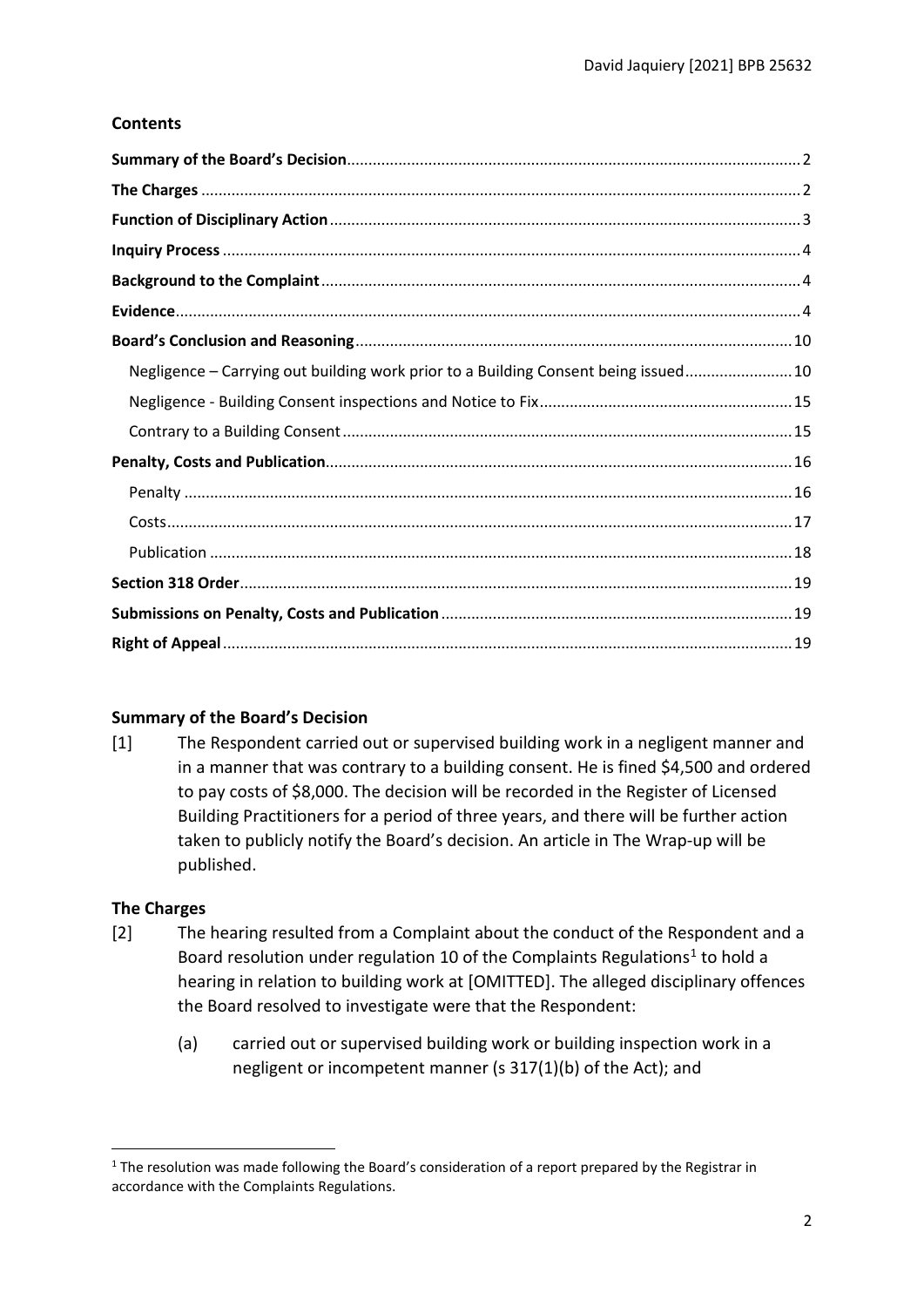- (b) carried out or supervised building work or building inspection work that does not comply with a building consent (s 317(1)(d) of the Act).
- [3] The Board gave notice that in further investigating the allegations, the Board's inquiries would be into the following issues:
	- (a) whether building work requiring a building consent was carried out prior to one being issued;
	- (b) an alleged failure to have building inspections carried out in accordance with the building consent and building consent conditions;
	- (c) non-compliance issues set out in Council Site Notices dated 13 July 2020, 30 July 2020, 10 September 2020 (and associated Site Reports of the same dates) and any Notices to Fix or Stop Work notices issued; and
	- (d) any further issues noted and raised by the Special Adviser.

# <span id="page-2-0"></span>**Function of Disciplinary Action**

- [4] The common understanding of the purpose of professional discipline is to uphold the integrity of the profession. The focus is not punishment, but the protection of the public, the maintenance of public confidence and the enforcement of high standards of propriety and professional conduct. Those purposes were recently reiterated by the Supreme Court of the United Kingdom in *R v Institute of Chartered Accountants in England and Wales*[2](#page-2-1) and in New Zealand in *Dentice v Valuers Registration Board*[3](#page-2-2)*.*
- [5] Disciplinary action under the Act is not designed to redress issues or disputes between a complainant and a respondent. In *McLanahan and Tan v The New Zealand Registered Architects Board, [4](#page-2-3)* Collins J. noted that:

*"… the disciplinary process does not exist to appease those who are dissatisfied … . The disciplinary process … exists to ensure professional standards are maintained in order to protect clients, the profession and the broader community."*

[6] In a similar vein, the Board's investigation and hearing process is not designed to address every issue that is raised in a complaint or by a complainant. The disciplinary scheme under the Act and Complaint's Regulations focuses on serious conduct that warrants investigation and, if upheld, disciplinary action. Focusing on serious conduct is consistent with decisions made in the New Zealand courts in relation to the conduct of licensed persons<sup>5</sup>:

> *… the statutory test is not met by mere professional incompetence or by deficiencies in the practice of the profession. Something more is required. It*

<span id="page-2-1"></span><sup>&</sup>lt;sup>2</sup> R v Institute of Chartered Accountants in England and Wales [2011] UKSC 1, 19 January 2011.

<span id="page-2-2"></span><sup>3</sup> [1992] 1 NZLR 720 at p 724

<span id="page-2-3"></span><sup>4</sup> [2016] HZHC 2276 at para 164

<span id="page-2-4"></span><sup>5</sup> *Pillai v Messiter (No 2)* (1989) 16 NSWLR 197 (A) at 200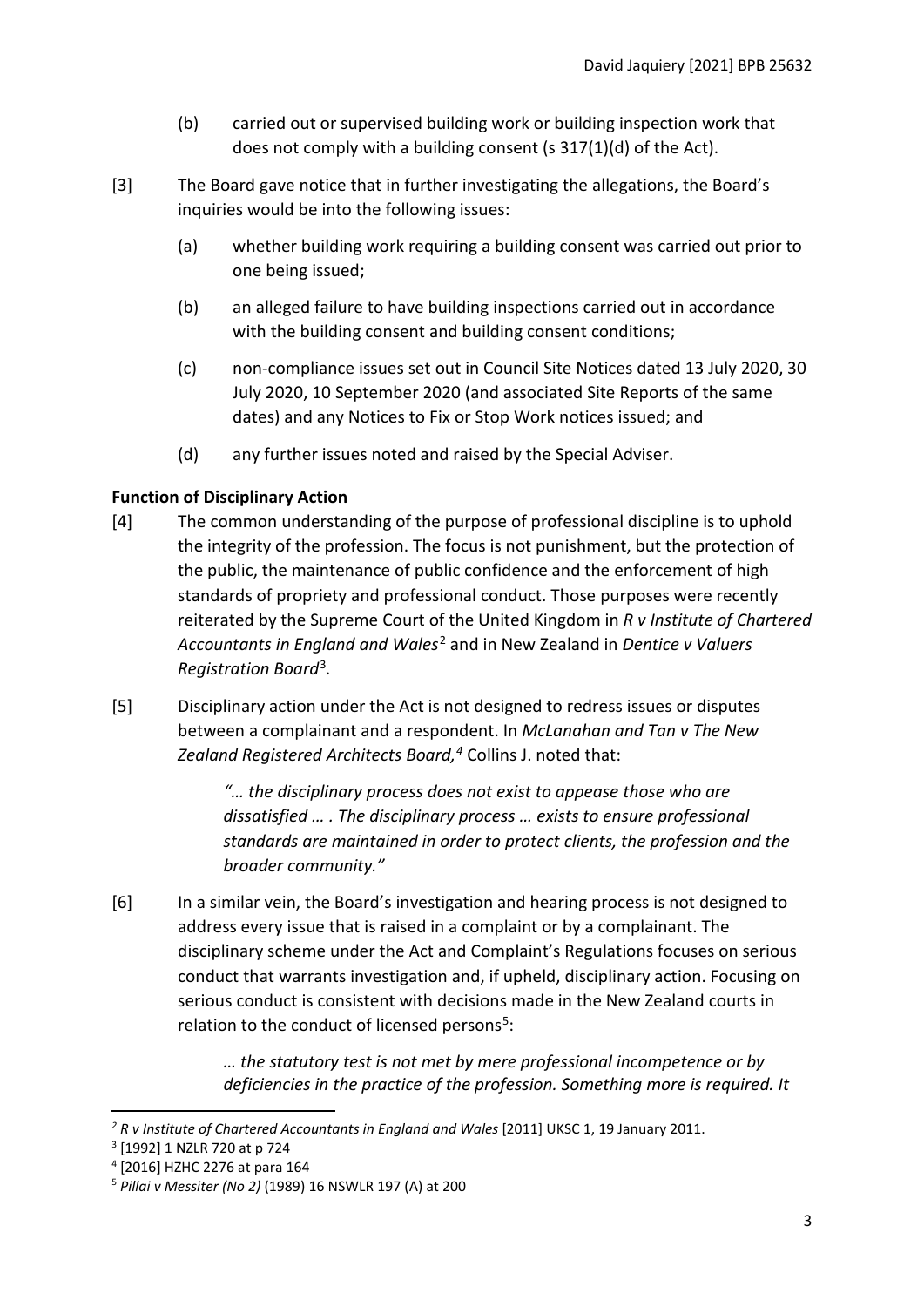*includes a deliberate departure from accepted standards or such serious negligence as, although not deliberate, to portray indifference and an abuse.*

- [7] Finally, the Board can only inquire into "the conduct of a licensed building practitioner" with respect to the grounds for discipline set out in section 317 of the Act. Those grounds do not include contractual breaches other than when the conduct reaches the high threshold for consideration under section 317(1)(i) of the Act, which deals with disrepute.
- [8] The above commentary on the limitations of the disciplinary process is important to note as, on the basis of it, the Board's inquiries, and this decision, focus on and deal with the serious conduct complained about.

# <span id="page-3-0"></span>**Inquiry Process**

- [9] The investigation and hearing procedure under the Act and Complaints Regulations is inquisitorial, not adversarial. There is no requirement for a complainant to prove the allegations. Rather the Board sets the charges, and it decides what evidence is required at a hearing to assist it in its investigations. In this respect, the Board reviews the available evidence when considering the Registrar's Report and determines the witnesses that it believes will assist at a hearing. The hearing itself is not a review of all of the available evidence. Rather it is an opportunity for the Board to seek clarification and explore certain aspects of the charges in greater depth.
- [10] Whilst a complainant may not be required to give evidence at a hearing, they are welcome to attend and, if a complainant does attend, the Board provides them with an opportunity to participate in the proceedings.

# <span id="page-3-1"></span>**Background to the Complaint**

[11] The Respondent was engaged by the Body Corporate of the property (a five-storey multi-unit dwelling compromising four units) to prepare a proposal for, and then carry out remedial works. These were the waterproofing of the existing membrane flat roofs, plastered exterior cavity system walls, and membrane decks with new balustrades. The majority of the windows and door units were also being replaced.

#### <span id="page-3-2"></span>**Evidence**

- [12] The Board must be satisfied on the balance of probabilities that the disciplinary offences alleged have been committed*[6](#page-3-3)*. Under section 322 of the Act, the Board has relaxed rules of evidence that allow it to receive evidence that may not be admissible in a court of law.
- [13] The procedure the Board uses is inquisitorial, not adversarial. The Board examines the documentary evidence available to it prior to the hearing. The hearing is an opportunity for the Board, as the inquirer and decision-maker, to call and question witnesses to further investigate aspects of the evidence and to take further

<span id="page-3-3"></span><sup>6</sup> *Z v Dental Complaints Assessment Committee* [2009] 1 NZLR 1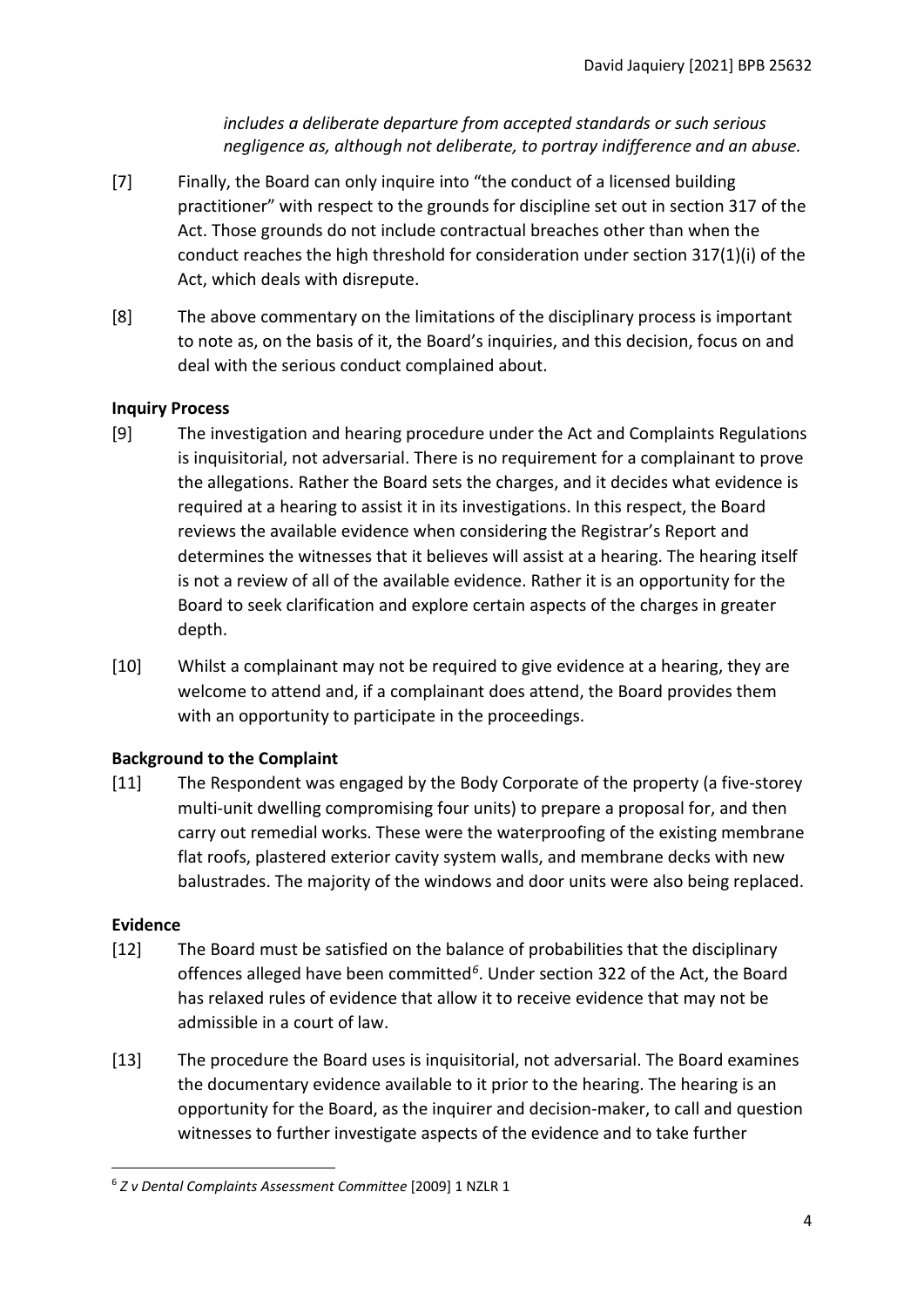evidence from key witnesses. The hearing is not a review of all of the available evidence.

[14] In addition to the documentary evidence before the Board, it heard evidence at the hearing from:

Ron Pynenburg, Special Adviser to the Board

David Jaquiery, Respondent

Michael Thomson, Complainant, Wellington City Council Building Inspector

Dave MacIntosh, Wellington City Council

Stuart Jeffs, Building Surveyor, Cove Kinloch New Zealand Limited

- [15] As noted in paragraph [3] above, the Board gave notice that its investigations would include any matters raised by Mr Pynenburg in his report to the Board. At the hearing, the Respondent requested a copy of Mr Pynenburg's report. He stated he had seen it but had not studied it. He was provided with a copy and an opportunity to review it prior to the hearing proceeding. He was also offered an adjournment to further review the report, which he declined.
- [16] During the hearing, the Respondent was also granted an opportunity to provide a further, post-hearing, written response to Mr Pynenburg's report. This was received on 19 January 2022 and has been taken into account by the Board in reaching its decision.

# *Issue One – Work Commenced prior to Building Consent being Issued*

- [17] The Building Consent Application was lodged on 8 January 2020, and following several Requests for Further Information, the Building Consent was issued on 1 July 2020. The Respondent accepted that work was undertaken before the Building Consent was issued but did not agree with Mr Pynenburg's view of the extent of that work.
- [18] Mr Pynenburg, the Special Adviser to the Board, set out in his report (Document 5.1.2 Page 509 of the Board File, Paragraph 4.3.3) his conclusions, based on the Site Notice of 13 July 2020 and photographs, as to work done before the Building Consent was issued.
- [19] Of these, the Respondent accepted replacement tiling and membrane to decks apartments 3 and 4, replacement glazed balustrade and new concrete nib apartment 4, new concrete nib apartment 3 and under construction apartment 2, replacement joinery to apartments 3 and 4, TRITOflex membrane application completed to membrane roof of apartment 4 – as work completed prior to the Building Consent being issued.
- [20] The Respondent did not accept that all of apartment 4 was complete, saying only the interior was complete, and no timber remediation work was carried out. In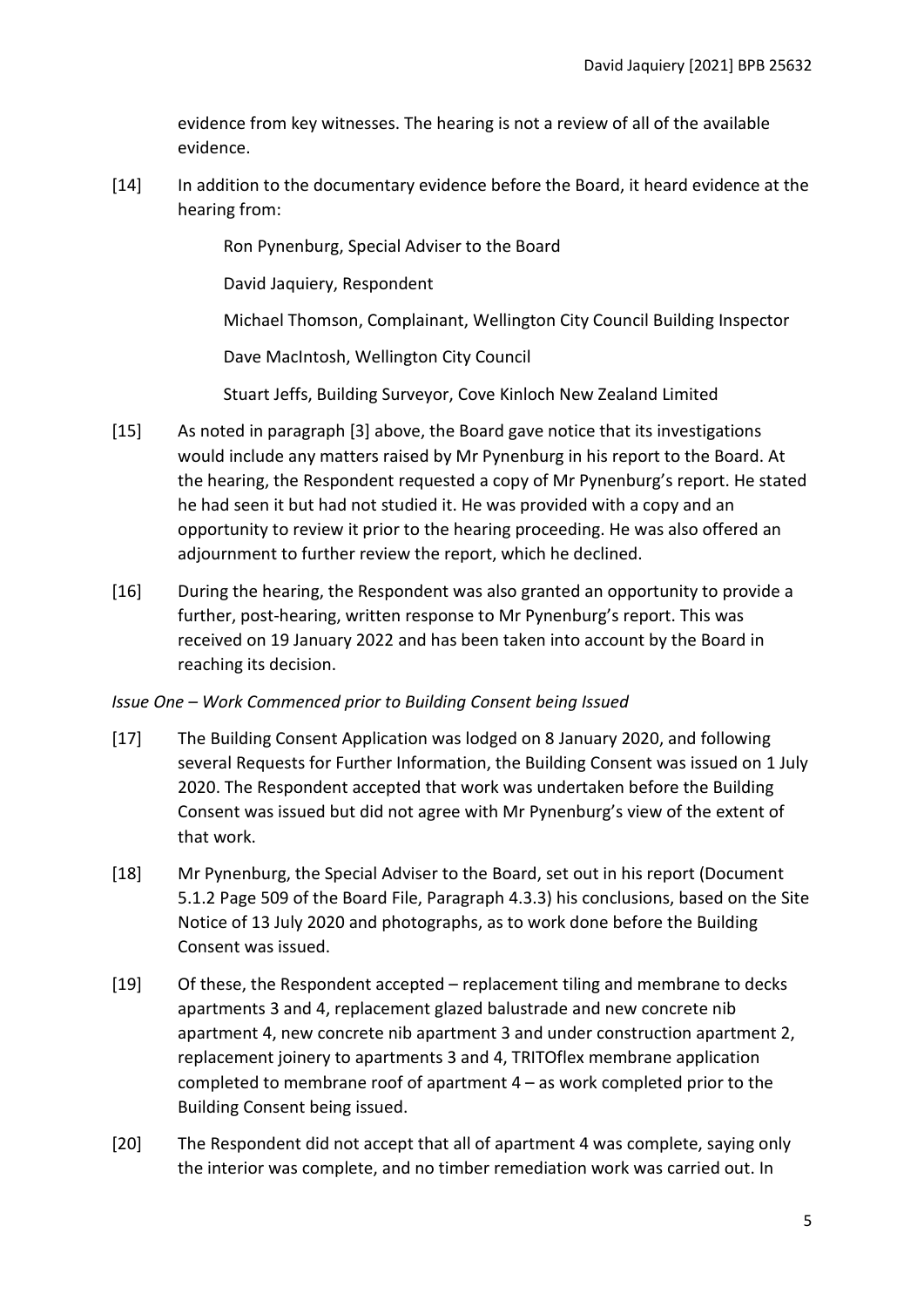respect of the TRITOflex membrane application to the walls of apartment 4 and in progress for apartment 3, he accepted this but stated this did not include the meeting of the wall and deck membrane – *"this was work still to be done or have an amended design".* (Post-hearing submission of Respondent dated 19 January 2020, Document 10.1, Page 2337 of the Board file, paragraph 4.3.3).

- [21] In addition, the Respondent stated  *"The work progress on the 13th of July was about 50% of the contract works was done."* (Post-hearing submission of Respondent dated 19 January 2020, Document 10.1, Page 2337 of the Board file, paragraph 4.4.1).
- [22] The Respondent put forward several justifications for commencing the work prior to the Building Consent being issued. These were that:
	- (a) Section  $41(1)(c)$  of the Act applied as the work had to be carried out urgently to protect the mental health of the dwelling occupiers;
	- (b) The Council took over their initial 20 Working Day statutory period (section 48(1) of the Act) to consider the application and, as such, the Council was in breach of the Act;
	- (c) The principles of Section 4(2) of the Act apply to direct a Licensed Building Practitioner and require cost over the whole life or a building to be taken into account;
	- (d) Section 40 of the Act allows for work to commence once a Building Consent has been applied for. A Building Consent does not have to have been issued, particularly in this situation where the work was being done exactly as per the building consent application; and
	- (e) Building Consent was only applied for because the clients asked for it. A Building Consent was not necessary as the work was building work for which a consent is not required as it came within Schedule 1 of the Act.
- [23] The evidence to support the effect on the mental health of the dwelling occupants was provided by the Respondent only. He spoke of *"extremely distressed"* occupants, phone calls every month chasing him to start work, and buckets of water in the lounge rooms every time it rained.
- [24] On the issue of the urgency of the work, the Respondent's view was that if the Building Consent had taken 1-2 weeks, there would have been no extra damage. However, he stated that with the 7-month delay, there was carpet and wall damage to a value of a *"few thousand, maybe \$10,000",* but that the main issue was the mental stress on the occupants.
- [25] Mr Pynenburg's view of the urgency of the work was that *"the additional damage that might occur over the period within which a building consent could have been obtained is unlikely to meet the test of being "serious damage". Therefore,*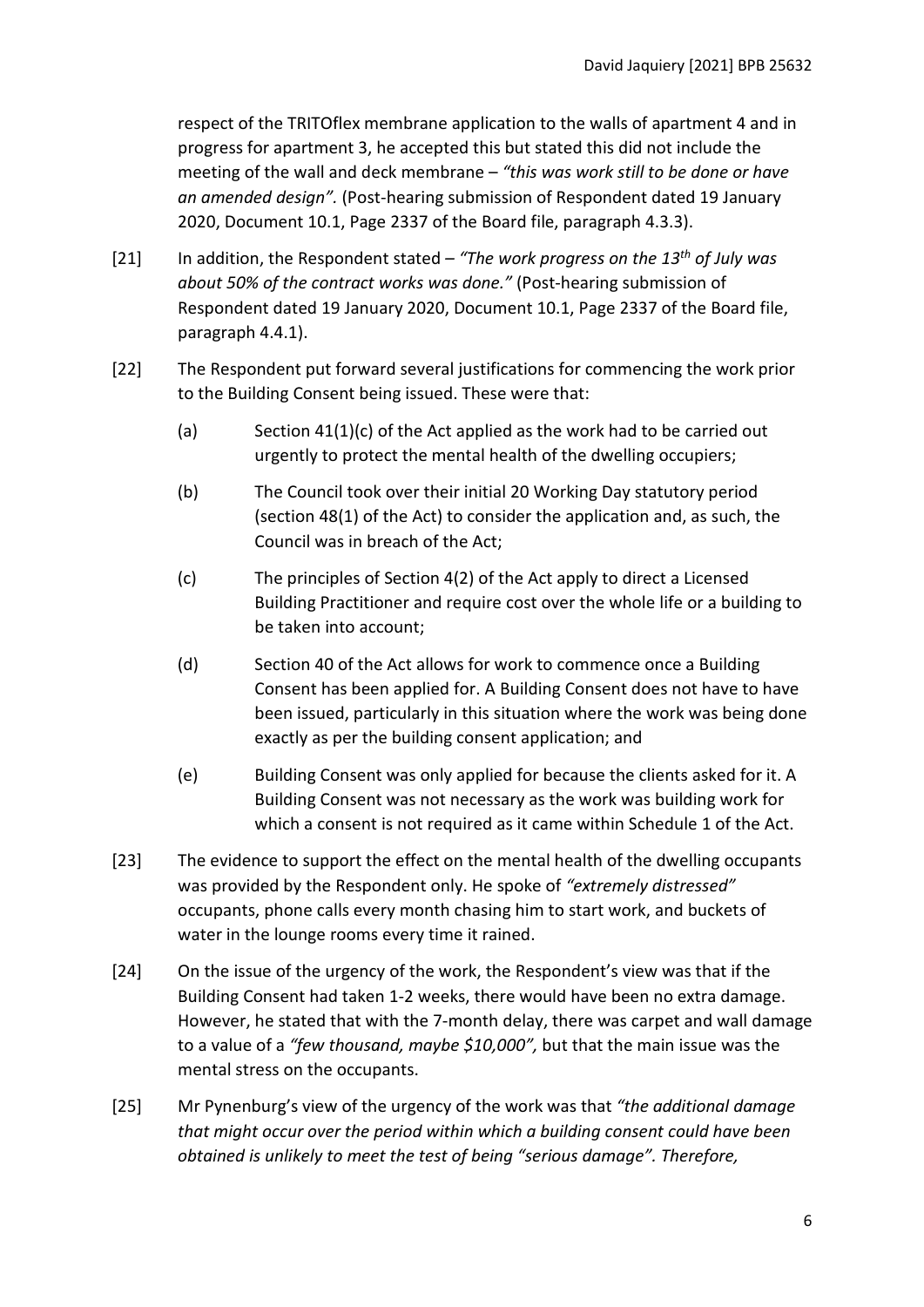*commencing without the building consent was also unlikely to "prevent serious damage""* (Document 5.1.2, Page 513 of Board File, paragraph 4.3.15).

- [26] Mr Jeff's opinion was that the property would not have gotten worse over the time period it took to get the Building Consent. It was a matter of inconvenience only.
- [27] It was put to the Respondent that as the Building Consent application was lodged on 8 January 2020, and work commenced on the roof on 20 January 2020, this was within the 20 working days the Council had by statute to consider the application. This implied, therefore, that the timeframe it took the Council to issue the Building Consent was not the reason he commenced work prior to its issue. The Respondent replied that he believed he could start under section 41 (1) (c), and if *"worst comes to worst he will apply for a Certificate of Acceptance".*
- [28] The Respondent was of the view that section 40 of the Act provided that the trigger point for work being able to be commenced was an application for building consent and not the issuance of one. The only arguments he put forward to support this point were that the work he undertook complied with and did not change from the building consent application and *"It does not say that work cannot start until the building consent is granted"* (Document 2.2, Page 498 of the Board File, Paragraph 7).
- [29] This is a point with which Mr Pynenburg disagreed. He stated that even if the consented documents were exactly the same as those submitted without any changes, this was not *"of itself…a reason to commence building work without the consent being issued."* Furthermore, Mr Pynenburg was of the view that the documents consented were different from those submitted, based on the RFIs and the responses to them. (Document 5.1.2, Page 514 of the Board File, Paragraphs 4.3.19-4.3.22).
- [30] The Respondent was asked by the Board what would happen, having started the work consequent upon an application only, if the consent was not granted. The response was that he did not require a building consent for this work in any event, so that even if he had applied for a consent, he could do the work before receiving it.
- [31] Again, this view was not accepted by Mr Pyenburg, who stated "*If you seek a Building Consent, even though you don't need one, then you are required to comply with the Building Consent provisions and that includes no work before the Building Consent".*
- [32] The Respondent expressed the view that this work did not need a Building Consent in any event as it came under the Schedule 1 exemption in the Act. Mr Pynenburg stated that the concrete nibs and balustrades were not able to be done under Schedule 1.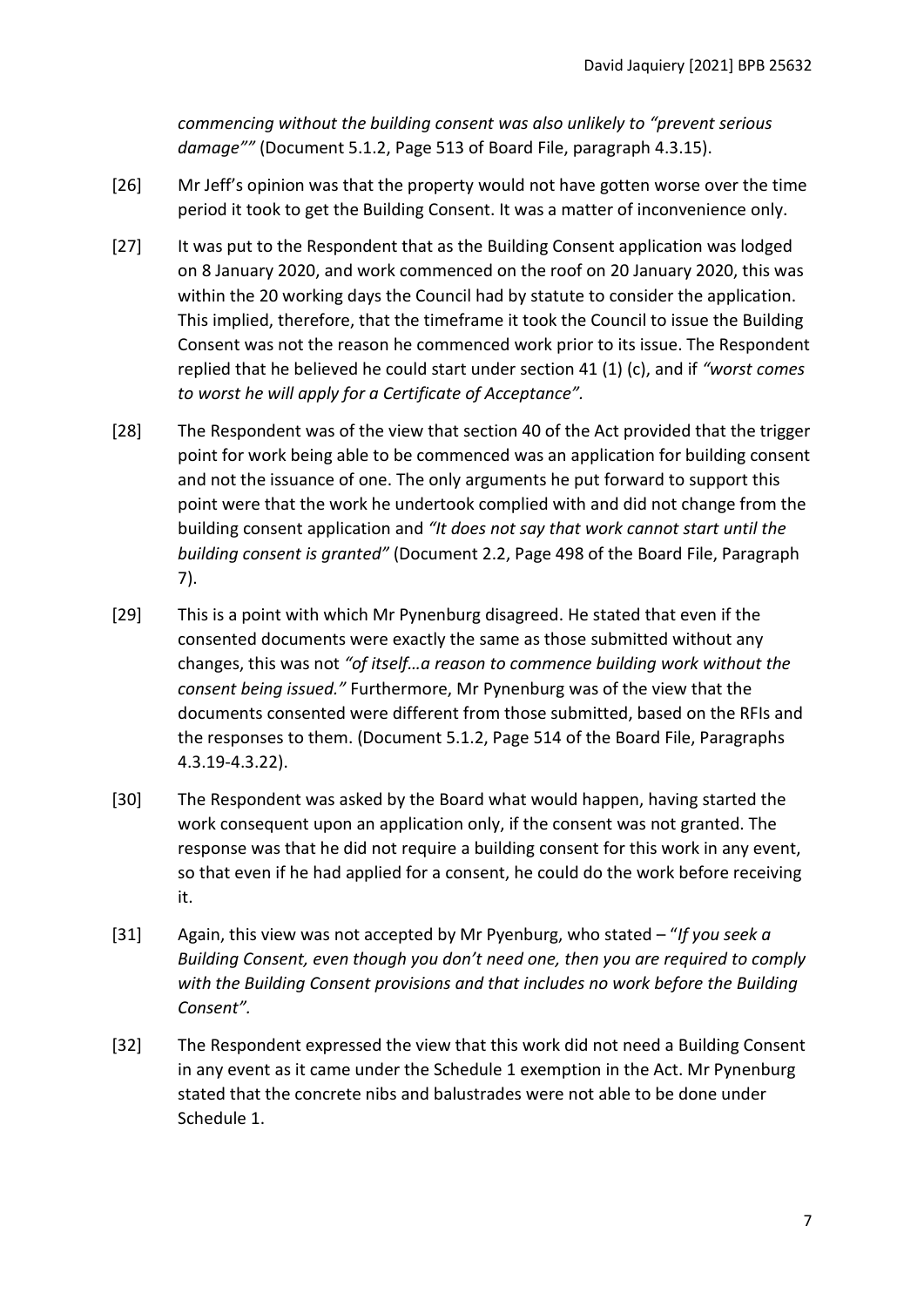- [33] In discussion with the Board, Mr Pynenburg agreed that as the building had failed within its durability period of clause B2 (with the deck/wall threshold failure being known since 2006), the work, therefore, needed a Building Consent.
- [34] The Board notes that as the building was originally constructed as a multi-unit dwelling under a single original building consent, it had previously been treated as one building.

## *Issue Two – Council Inspections and Notice To Fix*

- [35] The Building Consent issued on 1 July 2020 listed 9 required Council inspections. The first Council inspection site visit took place on 13 July 2020, and the site notice records that no inspections had been carried out to date, but work had been done (Document 2.1.21, Page 33 of the Board File). The Respondent stated that these requirements "made him laugh" as many of them were not needed.
- [36] It was put to the Respondent that he was unable to know what inspections the Council may require and starting work before the Building Consent issued could cause difficulties with this. His response was that he did not believe any Council inspections were required, and the CodeMark sign off of the TRITOflex waterproofing membrane application (the compliance with which he himself determines) was sufficient.
- [37] The Respondent accepted that it was open to the Council to stipulate the inspections it required and that it may have wanted more than he thought was required. His evidence was that he had *"got caught with the Council wanting to see the substrate before work started."* He said that everything he had done was quick and everything else would have been done in due course, but only if the Council required it.
- [38] Site notices were issued on 13 July 2020, 30 July 2020 and 10 September 2020. (Documents 2.1.2, Pages 33,35 and 37 of the Board File). All three noted that no Council Inspections had taken place and no further work was to be carried out. A Notice to Fix was issued on 28 September 2020. (Document 8.1.6, Page 1999 of the Board File).
- [39] It was the evidence of Mr Thomson on behalf of the Council that work continued between these respective stop work notices. The Respondent firstly said the only work which continued was the concrete nib but then added that the membrane was continued on level 3.

#### *Issue Three – Building work not in accordance with the consented drawings*

- [40] Mr Pynenburg identified five potential issues
	- (a) Membrane has been taken from deck up over the cladding preventing moisture in the cavity from escape;
	- (b) Insufficient upstands to joinery;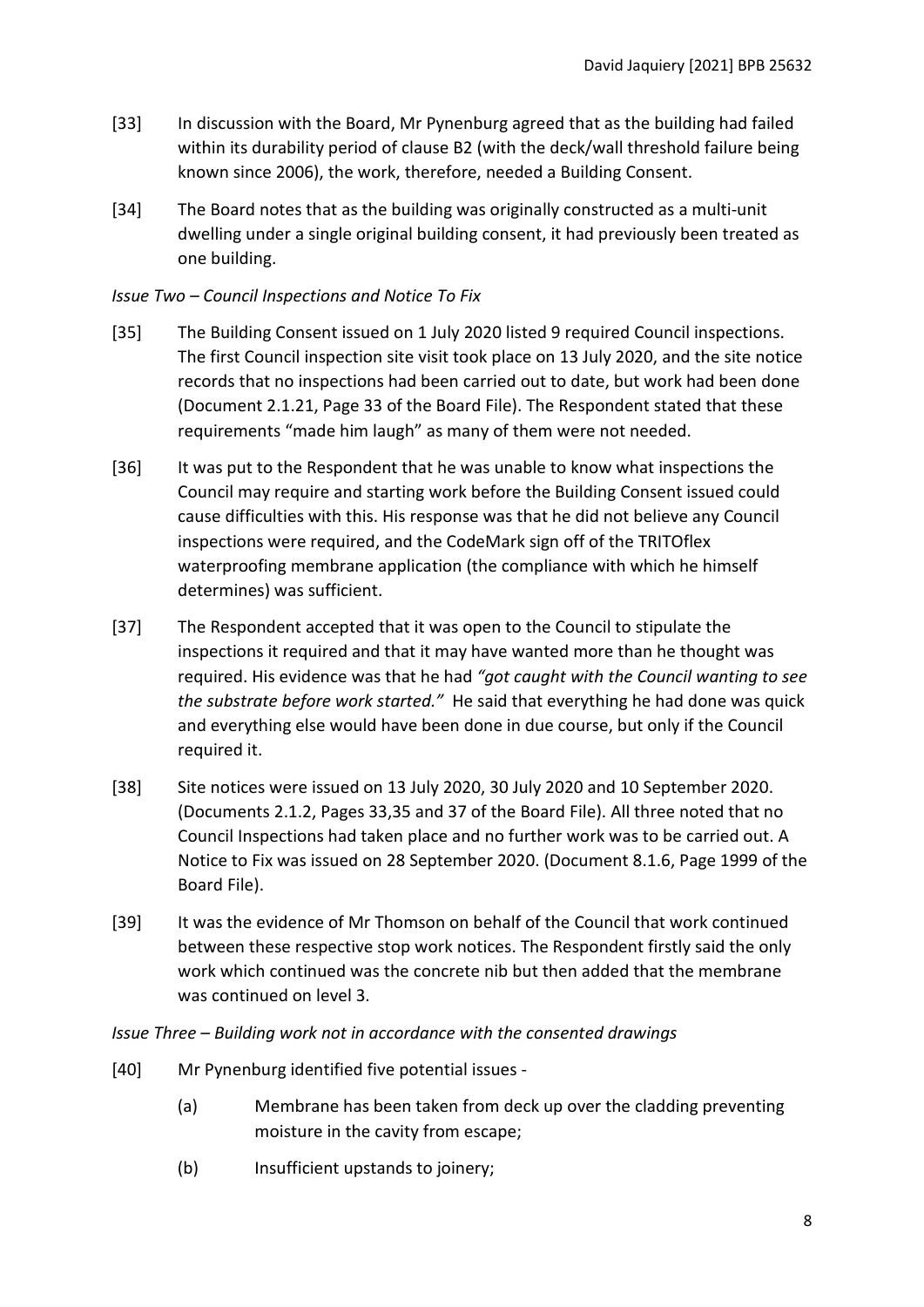- (c) Insufficient gaps between the cladding and the deck;
- (d) Scupper sizes in the deck do not comply with E2; and
- (e) The decks do not have the minimum fall required by E2.
- [41] Mr Pynenburg concluded on the photographs and documents available to him that (a), (b), (c), and (d) set out above were not built in accordance with the consented drawings. In the absence of any measurement of the as-built decks, Mr Pynenburg was unable to reach an opinion on issue (e) above.
- [42] The Respondent's evidence on the first point was contradictory. He variously claimed there were no blocked cavities, that the job was not finished, that he intended for the membrane to return up behind the cladding, and then, in contradiction, that he intended to fuse the deck and wall membrane but not remove any cladding.
- [43] The evidence of Mr Thomson for the Council was that the majority of the cladding areas on the deck were blocked. On the top deck, in particular, there is a 2-3 metre stretch between the windows where the cavities are blocked.
- [44] The Board put to the Respondent that the TRITOflex manual showed a detail for a cavity that required a 6mm allowance for the drained cavity but that he had done a continuous membrane with no allowance for the cavity (Document 2.1.154, Page 166 of the Board File). The Respondent said that he would have dealt with it later and done *"whatever the Council required."*
- [45] Mr Pynenburg stated:

*"In my opinion, and based on the information available to me, where the original cladding was installed over a cavity, the cladding would no longer comply with these performance criteria of Clause E2 after the application of continuous coat of Tritoflex."* (Document 5.1.2, Page 516 of the Board File, Paragraph 4.4.10)

- [46] The Respondent gave evidence that the upstands were left at 80mm instead of the required 100mm because the Council had not objected. If it had, he stated he would have addressed the issue then. When it was put to him by the Board that the Building Consent drawings showed that it would be 100mm his response was – *"hadn't got round to the upstands".*
- [47] He was unable, on questioning from the Board, to reconcile the requirement in the drawings for the 100mm upstand, the existing threshold of the windows and the need to create the required fall on the deck. The Respondent commented that no on-site investigation was done. Everything was off the original drawings.
- [48] In respect of the deck falls, Mr Thomson highlighted a photo showing ponding on a newly finished deck. (Document 2.1.468, Page 480 of the Board File). The Respondent stated that it needed remedial work and he was going to fix it.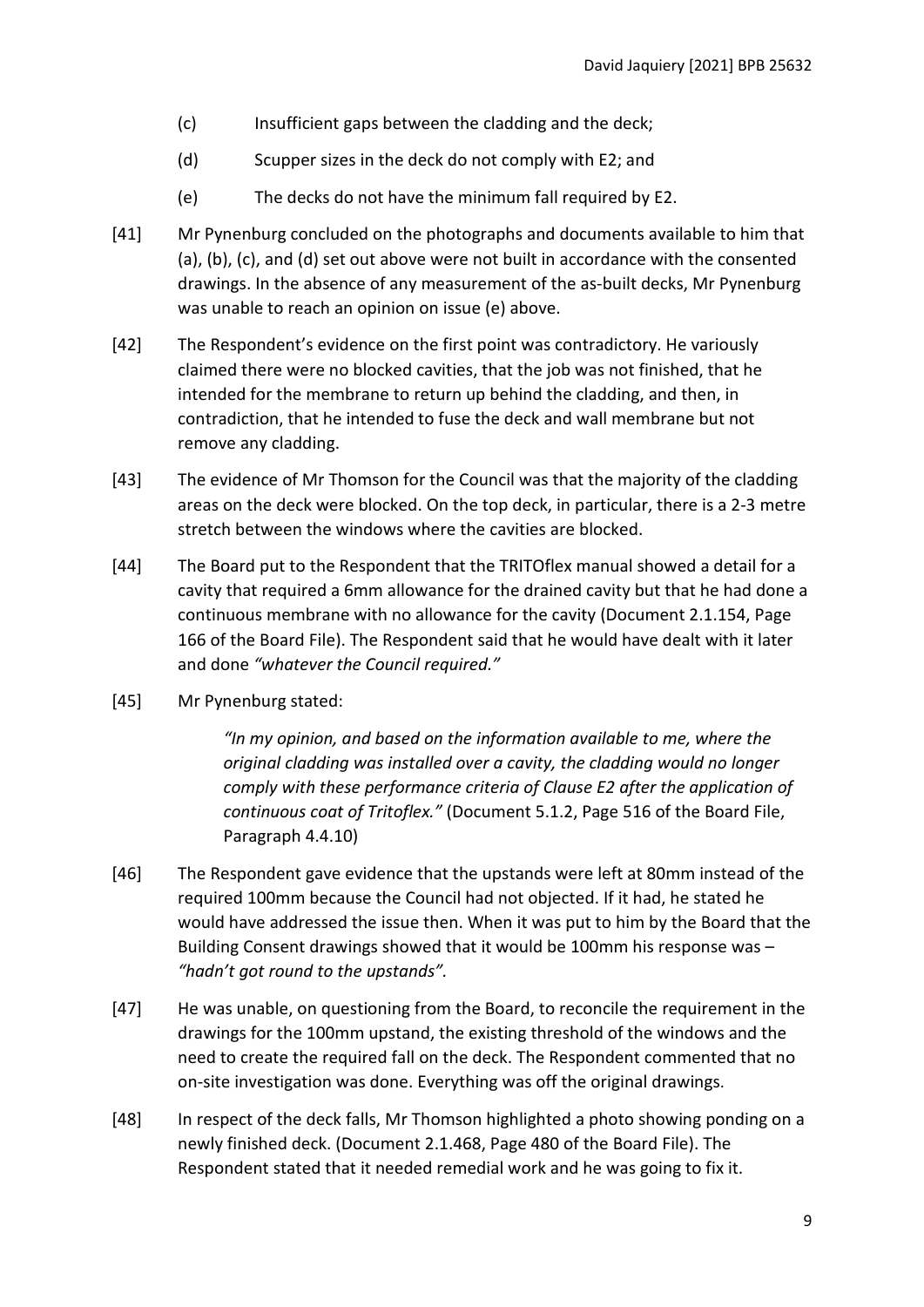[49] The consistent message in the Respondent's responses to all of these issues was that the job was not yet complete, what he had done was acceptable unless the Council required more, and, in that case, he would do what the Council required.

## <span id="page-9-0"></span>**Board's Conclusion and Reasoning**

- [50] The Board has decided that the Respondent **has**:
	- (a) carried out or supervised building work in a negligent manner (s 317(1)(b) of the Act); and
	- (b) carried out or supervised building work that does not comply with a building consent (s 317(1)(d) of the Act)

and **should** be disciplined.

#### <span id="page-9-1"></span>Negligence – Carrying out building work prior to a Building Consent being issued

- [51] Negligence is the departure by a licensed building practitioner whilst carrying out or supervising building work from an accepted standard of conduct. It is judged against those of the same class of licence as the person whose conduct is being inquired into. This is described as the Bolam<sup>[7](#page-9-2)</sup> test of negligence which has been adopted by the New Zealand Courts<sup>8</sup>.
- [52] The New Zealand Courts have stated that an assessment of negligence in a disciplinary context is a two-stage test<sup>[9](#page-9-4)</sup>. The first is for the Board to consider whether the practitioner has departed from the acceptable standard of conduct of a professional. The second is to consider whether the departure is significant enough to warrant a disciplinary sanction.
- [53] When considering what an acceptable standard is, the Board must have reference to the conduct of other competent and responsible practitioners and the Board's own assessment of what is appropriate conduct, bearing in mind the purpose of the Act<sup>[10](#page-9-5)</sup> noted in paragraph [43] above. The test is an objective one, and in this respect, it has been noted that the purpose of discipline is the protection of the public by the maintenance of professional standards and that this could not be met if, in every case, the Board was required to take into account subjective considerations relating to the practitioner $11$ .
- [54] In relation to the failure to ensure a building consent was in place prior to the building work commencing, the Board notes, under section 40 of the Act:

<span id="page-9-2"></span><sup>7</sup> Bolam v Friern Hospital Management Committee [1957] 1 WLR 582

<span id="page-9-3"></span><sup>8</sup> Martin v Director of Proceedings [2010] NZAR 333 (HC), F v Medical Practitioners Disciplinary Tribunal [2005] 3 NZLR 774 (CA)

<span id="page-9-4"></span><sup>9</sup> Martin v Director of Proceedings [2010] NZAR 333 (HC), F v Medical Practitioners Disciplinary Tribunal [2005] 3 NZLR 774 (CA)

<span id="page-9-6"></span><span id="page-9-5"></span><sup>&</sup>lt;sup>10</sup> Martin v Director of Proceedings [2010] NZAR 333 at p.33<br><sup>11</sup> McKenzie v Medical Practitioners Disciplinary Tribunal [2004] NZAR 47 at p.71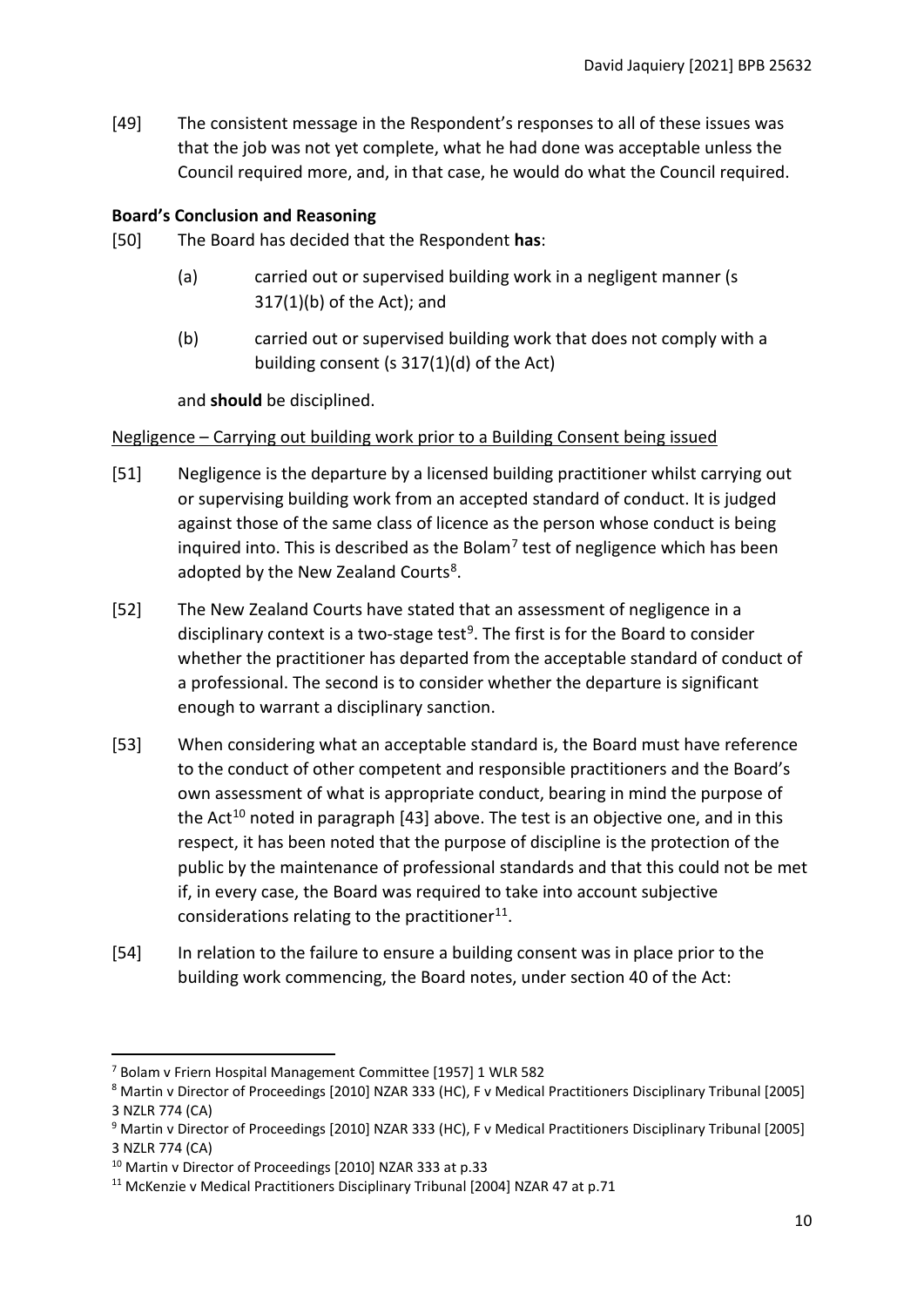# *40 Buildings not to be constructed, altered, demolished, or removed without consent*

- *(1) A person must not carry out any building work except in accordance with a building consent.*
- *(2) A person commits an offence if the person fails to comply with this section.*
- *(3) A person who commits an offence under this section is liable on conviction to a fine not exceeding \$200,000 and, in the case of a continuing offence, to a further fine not exceeding \$10,000 for every day or part of a day during which the offence has continued.*
- [55] The process of issuing a building consent and the subsequent inspections under it ensure independent verification that the Building Code has been complied with and that the works will meet the required performance criteria in the Building Code. In doing so, the building consent process provides protection for owners of works and the public at large. This accords with the purposes of the Act as set out in section 3:

# *3 Purposes*

*This Act has the following purposes:*

- *(a) to provide for the regulation of building work, the establishment of a licensing regime for building practitioners, and the setting of performance standards for buildings to ensure that—* 
	- *(i) people who use buildings can do so safely and without endangering their health; and*
	- *(ii) buildings have attributes that contribute appropriately to the health, physical independence, and well-being of the people who use them; and*
	- *(iii) people who use a building can escape from the building if it is on fire; and*
	- *(iv) buildings are designed, constructed, and able to be used in ways that promote sustainable development:*
- *(b) to promote the accountability of owners, designers, builders, and building consent authorities who have responsibilities for ensuring that building work complies with the building code.*
- [56] In *Tan v Auckland Council[12](#page-10-0)* the High Court, whilst dealing with a situation where no building consent had been obtained, stated the importance of the consenting process as follows:

*[35] The building consent application process ensures that the Council can check that any proposed building work is sufficient to meet the purposes* 

<span id="page-10-0"></span><sup>12</sup> [2015] NZHC 3299 [18 December 2015]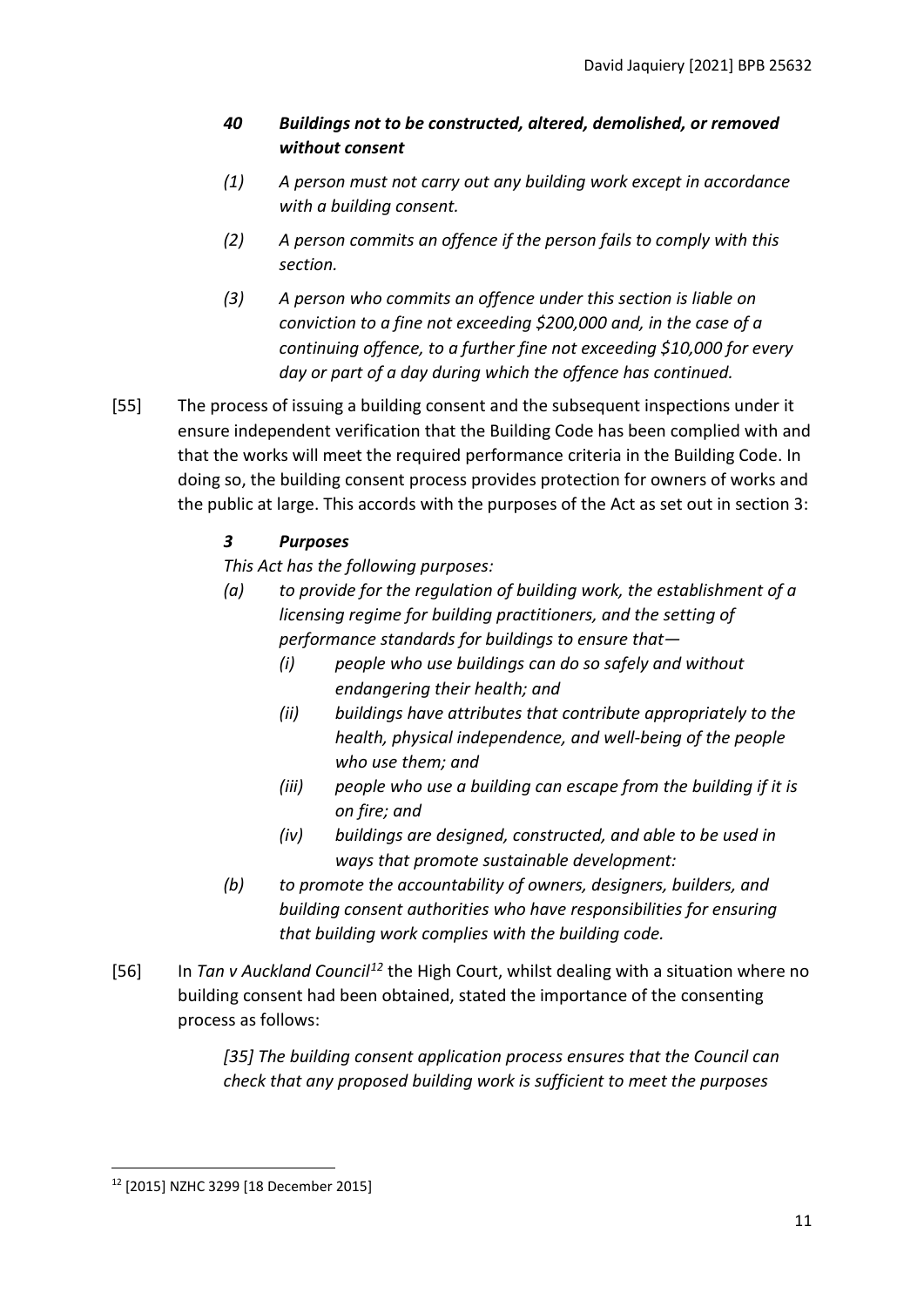*described in s 3 (of the Act). If a person fails to obtain a building consent that deprives the Council of its ability to check any proposed building work*

[57] Justice Brewer in *Tan* also noted:

*[37] … those with oversight (of the building consent process) are in the best position to make sure that unconsented work does not occur.* 

*[38] … In my view making those with the closest connection to the consent process liable would reduce the amount of unconsented building work that is carried out, and in turn would ensure that more buildings achieve s 3 goals.*

- [58] The *Tan* case related to the prosecution of the project manager of a build. The project manager did not physically carry out any building work. The High Court on appeal, however, found that his instructions to those who did physically carry out the work amounted to "carrying out" for the purposes of section 40 of the Act.
- [59] The Board considers the Court in *Tan* was envisaging that those who are in an integral position as regards the building work, such as a licensed building practitioner, have a duty to ensure a building consent is in place prior to building work being carried out. It follows that failing to do so can fall below the standard expected of a licensed building practitioner.
- [60] The Respondent accepted that work was done prior to the Building Consent being issued. Although the extent of that work was contested, by his own evidence, the contract works were 50% complete by 13 July 2020 when the first Council site inspection occurred. Accordingly, the Board finds that substantial work was carried out before the Building Consent was issued.
- [61] The Respondent advanced five justifications for commencing work before the Building Consent was issued. The Board does not accept any of these and addresses them in turn as follows.
- [62] Section 41 (1) of the Act states:
	- *41 Building consent not required in certain cases*
	- *(1) Despite [section](https://www.legislation.govt.nz/act/public/2004/0072/latest/link.aspx?id=DLM306376#DLM306376) 40, a building consent is not required in relation to—*
		- *(c) any building work in respect of which a building consent cannot practicably be obtained in advance because the building work has to be carried out urgently—* 
			- *(i) for the purpose of saving or protecting life or health or preventing serious damage to property*
- [63] Justice Chisholm in *O'Byrne v Waimakariri District Council*[13](#page-11-0) stated:

*[31] Before s 41(1)(c)(i) can apply there must be such an imminent danger to life, health or property that it is impracticable to obtain a building consent* 

<span id="page-11-0"></span><sup>13</sup> BC201163848 High Court Christchurch CRI – 2011-409-000065 10,25 August 2011 Chisholm J.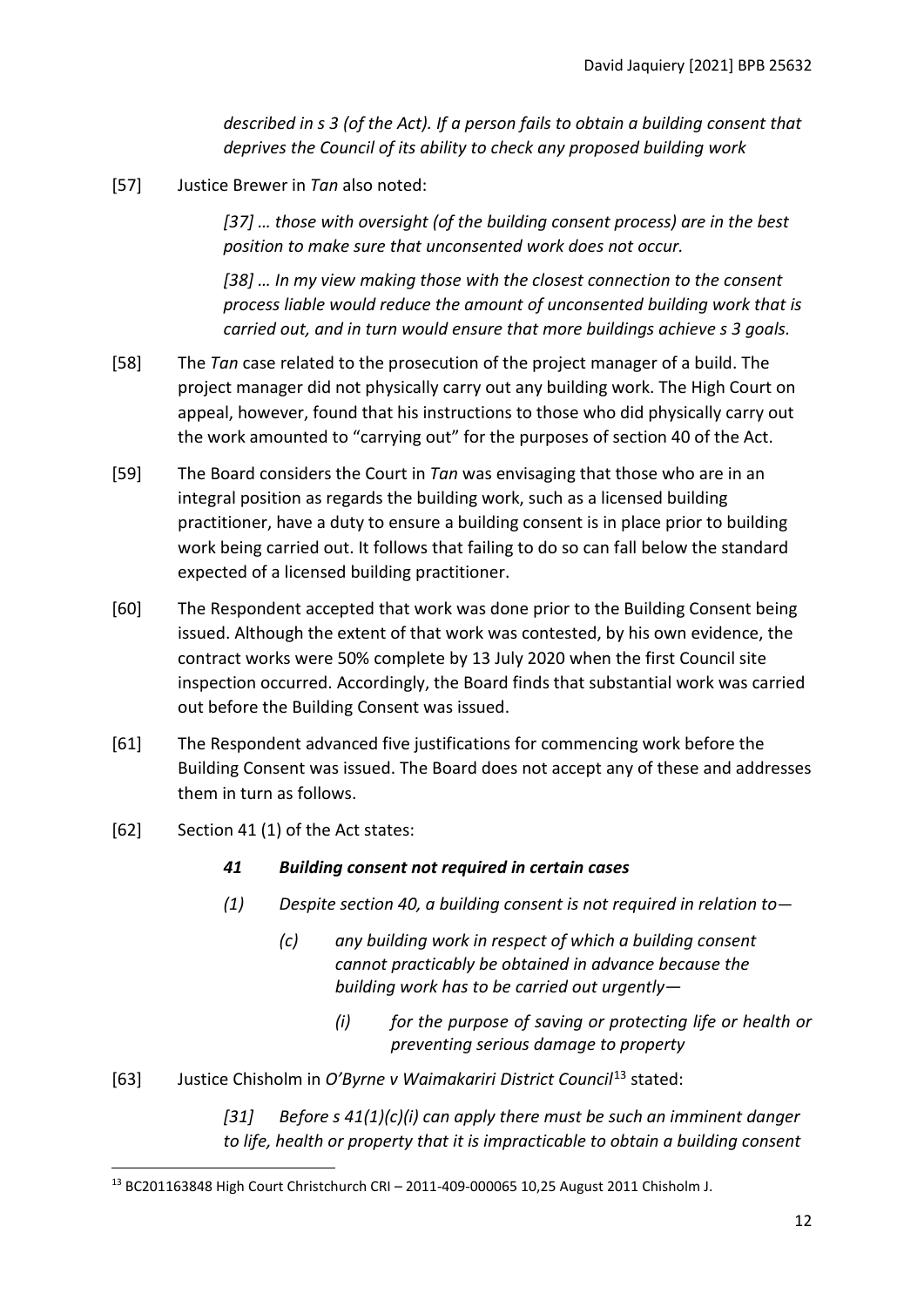*in advance. This high threshold reflects the underlying statutory policy that in the ordinary course of events a building consent must be obtained before building work begins (ss 40 and 44) and that failure to comply with this requirement gives rise to an offence of strict liability (s 388). If this statutory purpose is to be preserved the cases in which a defence under s 41(1)(c)(i) is made out are likely to be relatively rare.* 

*[35] That case illustrates that whether or not the necessary imminent danger exists needs to be objectively assessed. While a defendant seeking to rely on s 41(1)(c)(i) might be subjectively sincere in his or her belief about the imminence of the danger and the absence of reasonable alternative courses of action, that is not enough. The defendant's actions must also withstand objective scrutiny.* 

- [64] Based on the opinion of the expert witnesses, Mr Jeffs and Mr Pynenburg, the Board considers the Respondent has not established that the building work had to be carried out urgently to prevent serious damage.
- [65] Further, the evidence given by the Respondent as to the mental health impact of the issues on the dwelling inhabitants did not meet the high threshold as required by *O'Byrne v Waimakariri District Council.*
- [66] The alleged breach by the Council of its obligation to consider the Building Consent application within a certain statutory time frame (and the Board makes no finding on this point) is no justification for commencing work without consent.
- [67] The Respondent relied on section 4(2) of the Act as setting guiding principles for a licensed building practitioner, which justified the Respondent commencing work before the consent was issued. As pointed out to the Respondent, by the Board, during the hearing, this section (even if it were capable of the interpretation being suggested by the Respondent) applies only to the Minister, Chief Executive and territorial authorities and not to Licensed Building Practitioners due to the provisions in section 4(1) of the Act which stipulates who the provisions in section 4(2) of the Act apply to.
- [68] The interpretation of section 40 advanced by the Respondent was that building work could commence upon application for the Building Consent being made and that he did not have to wait for its issuance. This was on the basis that the Respondent maintained the building work undertaken was in accordance with the Building Consent as ultimately issued.
- [69] The Board agrees with Mr Pynenburg's analysis which demonstrates the work as built did not accord with the consented drawings in several respects (for example, membrane covering cavity, insufficient threshold clearance for an enclosed balcony, and base of cladding clearances). Furthermore, the Respondent's contended interpretation of section 40 does not accord with the purposes of the Act or the statutory design of the consenting provisions. Also, when applying for a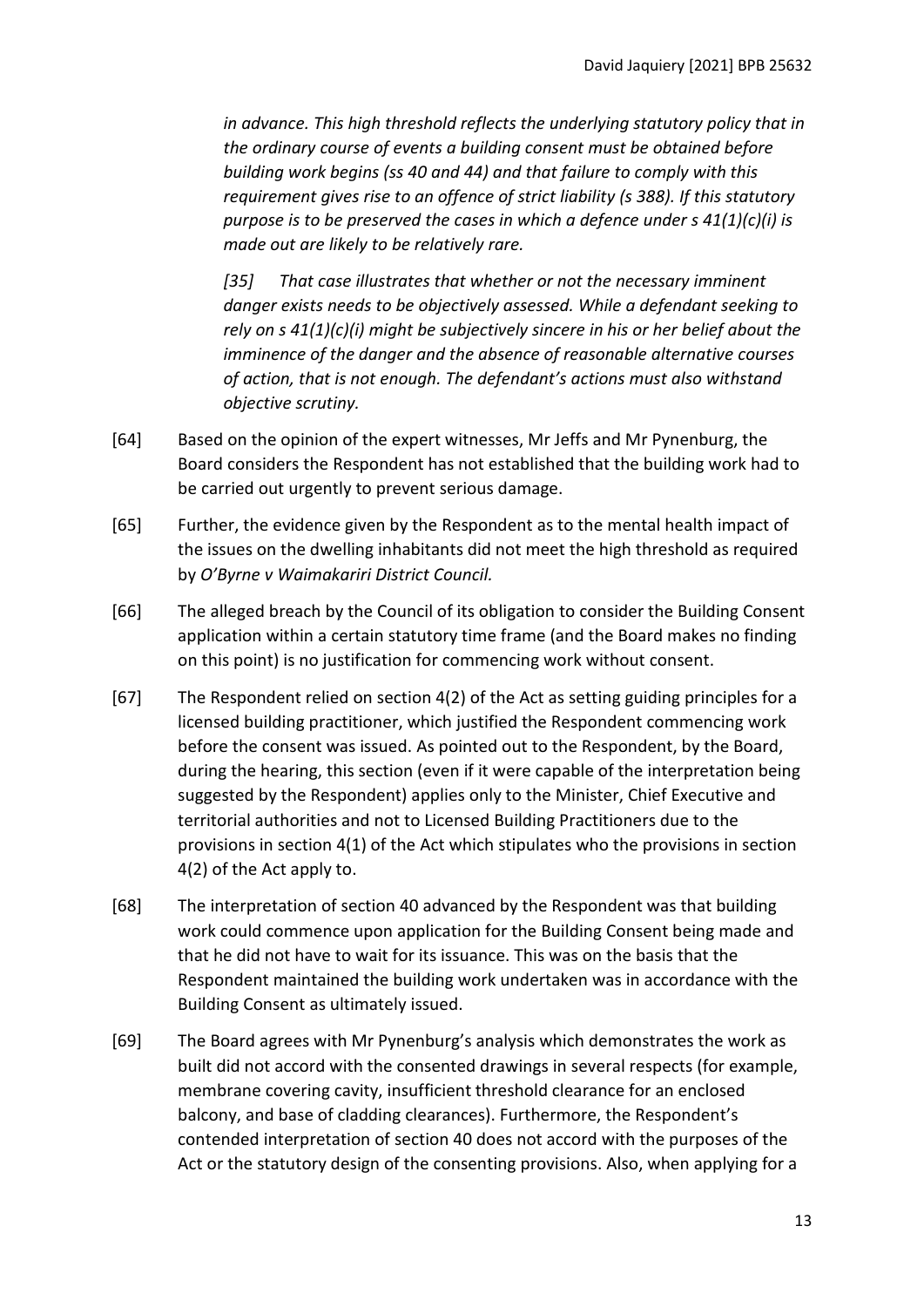Building Consent, there are no guarantees that the Building Consent issued will be as per the original application. The process of consent clarification through requests for information and changes to the Building Consent to satisfy the Building Consent Authority that it will meet Building Code requirements can, and often does, result in changes. Proceeding on the premise that there will not be any required changes is not tenable.

- [70] The final explanation offered by the Respondent was that, in any event, the work was covered by the Schedule 1 exemption under the Act, and, as such, he did not need to comply with the Building Consent provisions.
- [71] The Board considers, supported by Mr Pynenburg's expert opinion, that once the consent process is chosen (in circumstances where there is a choice) and embarked upon, then that process must be respected and followed. It is not open to the Respondent to pick and choose which, if any, aspects of that statutory process he will abide by.
- [72] For the sake of completeness, the Board records that it considered the work undertaken by the Respondent was not, in any event, appropriately characterised as being capable of being carried out under the Schedule 1 exemption under the Act. This view was supported by Mr Pynenburg. The Board also notes that the owners of the property had sought the assurance and protection of a Building Consent and a Code Compliance Certificate and were entitled to obtain the same by the work being carried out after a Building Consent was issued, not before.
- [73] With regard to the issues before the Board, which includes persons with extensive experience and expertise in the building industry, it has decided that the Respondent departed from what the Board considers to be an accepted standard of conduct and that the conduct was sufficiently serious enough to warrant a disciplinary outcome.
- [74] The Board notes a prevailing attitude from the Respondent that he could undertake this work and concern himself with Council requirements (building consent and inspections) and compliance issues later and only if picked up by the Council. This approach is typified by his written submission after the hearing (Document 10.1, Page 2341 of the Board File), which sets out five ways he considers compliance could be obtained for the work after it was done. This "mop up" approach is unacceptable and contrary to the statutory process and purpose of the Act.
- [75] Furthermore, the Board did not detect any understanding by the Respondent, as the hearing unfolded, of any of the difficulties with his approach to commencing work before the consent was issued.
- [76] The manner in which a licensed person responds to a disciplinary complaint and conducts their defence can also be taken into consideration by the Board in *Daniels*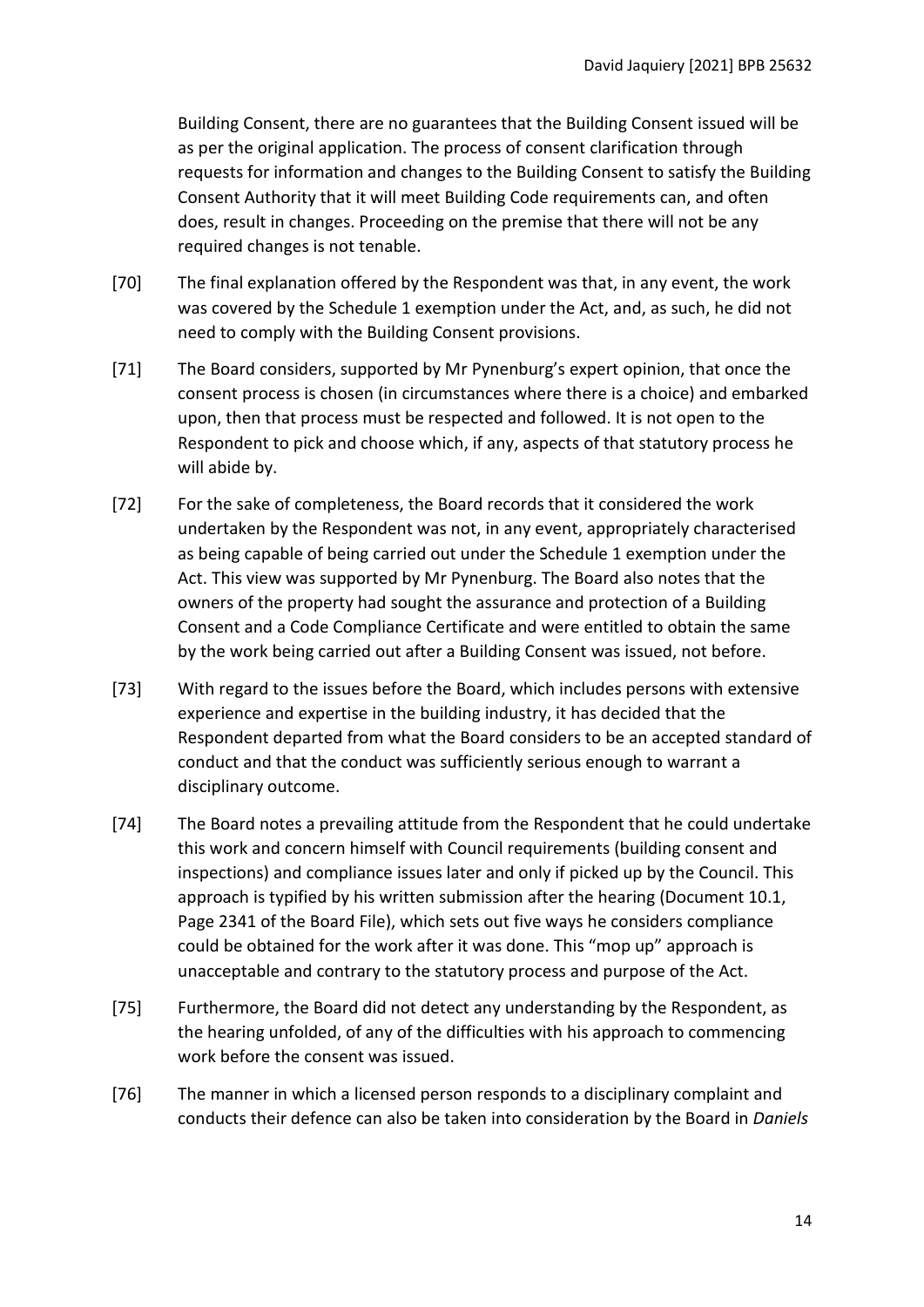*v Complaints Committee[14](#page-14-2)* the High Court held that it was permissible to take into account as an adverse factor when determining penalty that the practitioner had responded to the complaints and discipline process in a belligerent way.

# <span id="page-14-0"></span>Negligence - Building Consent inspections and Notice to Fix

- [77] With respect to the remaining issues raised in the Board's Notice of Proceeding, the Board also finds that the Respondent was negligent when he failed to ensure work was inspected as it progressed and when he failed to comply with stop-work notices and a Notice to Fix.
- [78] The same legal principles outlined above apply. In applying them, the Board notes that the Respondent, the holder of Design AoP 3 and Site AoP 2 licenses, should have known that compliance inspections would be required as the work progressed, irrespective of whether a Building Consent had been issued. Inspections, whether by the Building Consent Authority (BCA) or a person who could have issued a producer statement acceptable to a BCA, would have ensured that there was independent verification of compliant building work. The BCA could also have identified many of the non-compliance issues and contradictions to the approved Building Consent Documentation that were noted when inspections finally took place. In failing to obtain inspections as the work progressed, the Respondent's conduct has fallen below that expected of a Licensed Building Practitioner.
- [79] The Board also finds that the Respondent was negligent when he failed to take notice of and comply with stop-work notices and a Notice to Fix. He allowed work to continue and, in doing so, continued to show contempt for the regulatory framework in the Act.

# <span id="page-14-1"></span>Contrary to a Building Consent

- [80] Section 40 of the Act (as set out above), requires all building work to be carried out in accordance with the building consent issued.
- [81] Unlike negligence, the disciplinary ground of building work carried out contrary to a building consent is a form of strict liability offence. All that needs to be proven is that the building consent has not been complied with. No fault or negligence has to be established[15.](#page-14-3)
- [82] The Board, which includes persons with extensive experience and expertise in the building industry and supported by Mr Pynenburg's expert evidence, finds that the Respondent carried out building work not in accordance with the building consent issued.

<span id="page-14-2"></span><sup>14</sup> [2011] 3 NZLR 850.

<span id="page-14-3"></span><sup>15</sup> *Blewman v Wilkinson* [1979] 2 NZLR 208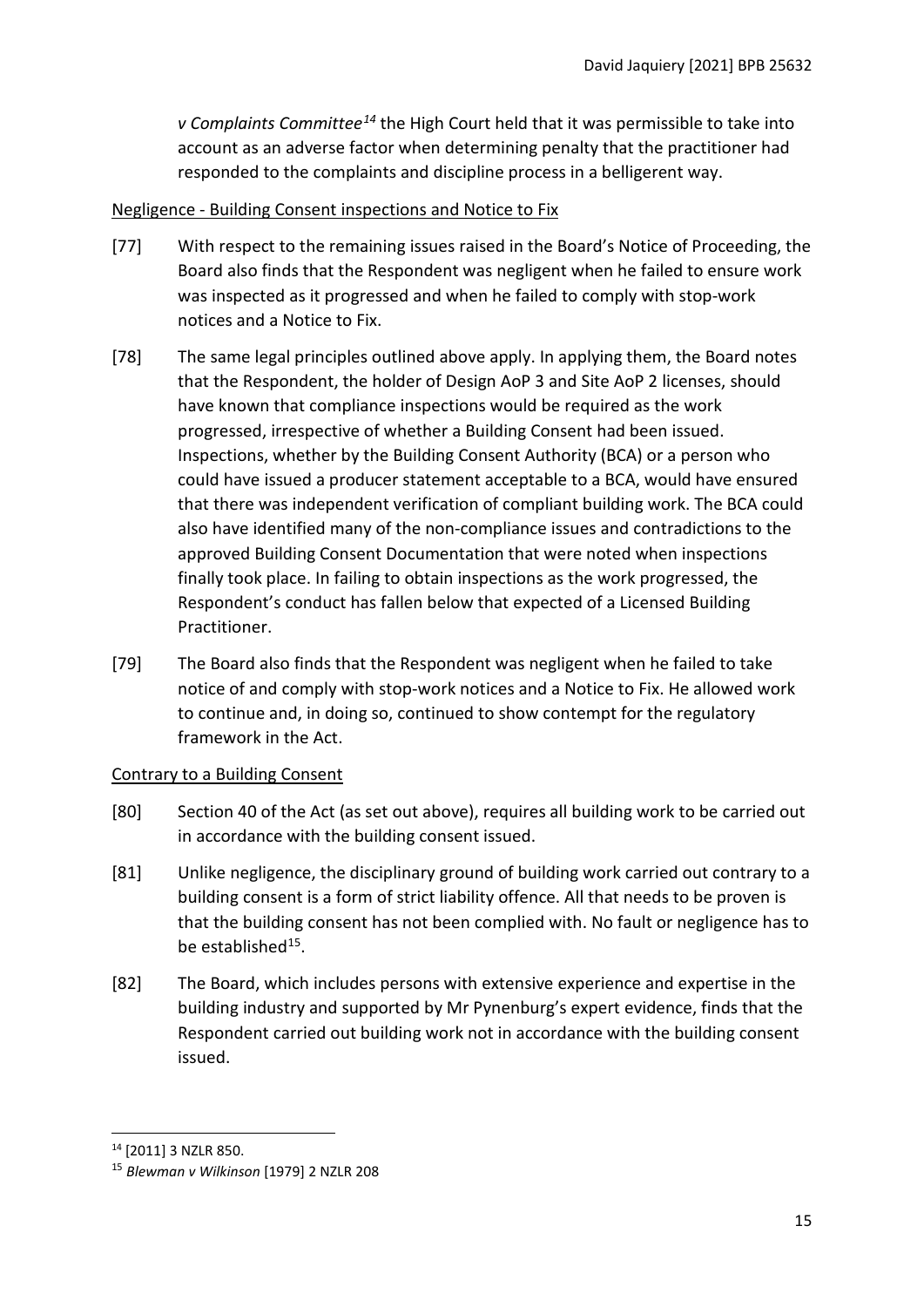[83] It is noted, however, that the finding of negligence and that of building contrary to a building consent are integrally connected and, as such, they will be treated as a single offence when the Board considers penalty.

## <span id="page-15-0"></span>**Penalty, Costs and Publication**

- [84] Having found that one or more of the grounds in section 317 applies, the Board must, under sect[i](#page-19-0)on 318 of the Act<sup>i</sup>, consider the appropriate disciplinary penalty, whether the Respondent should be ordered to pay any costs and whether the decision should be published.
- [85] The Board heard evidence during the hearing relevant to penalty, costs, and publication and has decided to make indicative orders and give the Respondent an opportunity to provide further evidence or submissions relevant to the indicative

## <span id="page-15-1"></span>Penalty

[86] The purpose of professional discipline is to uphold the integrity of the profession; the focus is not punishment but the enforcement of a high standard of propriety and professional conduct. The Board does note, however, that the High Court in *Patel v Complaints Assessment Committee*[16](#page-15-2) commented on the role of "punishment" in giving penalty orders stating that punitive orders are, at times, necessary to provide a deterrent and to uphold professional standards. The Court noted:

> *[28] I therefore propose to proceed on the basis that, although the protection of the public is a very important consideration, nevertheless the issues of punishment and deterrence must also be taken into account in selecting the appropriate penalty to be imposed.*

- [87] The Board also notes that in *Lochhead v Ministry of Business Innovation and Employment,* [17](#page-15-3) the Court noted that whilst the statutory principles of sentencing set out in the Sentencing Act 2002 do not apply to the Building Act, they do have the advantage of simplicity and transparency. The Court recommended adopting a starting point for a penalty based on the seriousness of the disciplinary offending prior to considering any aggravating and/or mitigating factors.
- [88] The matter was at the higher end of seriousness, and as such, the Board considered suspension of the Respondent's licenses as a possible penalty. A mitigating factor was that the Respondent was under pressure from the dwelling occupants to start the work (although the Board's view is that it is not acceptable to succumb to this pressure). Aggravating factors were the Respondent's attitude to the allegations. The Respondent produced the consent documents and application himself and the fact that he holds multiple licences, including the highest class of Design Licence AoP 3, a Site AoP 2 Licence, and a Carpentry Licence. He should have been better informed. The Board formed the view that he chose to ignore regulatory

<span id="page-15-2"></span><sup>16</sup> HC Auckland CIV-2007-404-1818, 13 August 2007 at p 27

<span id="page-15-3"></span><sup>17</sup> 3 November 2016, CIV-2016-070-000492, [2016] NZDC 21288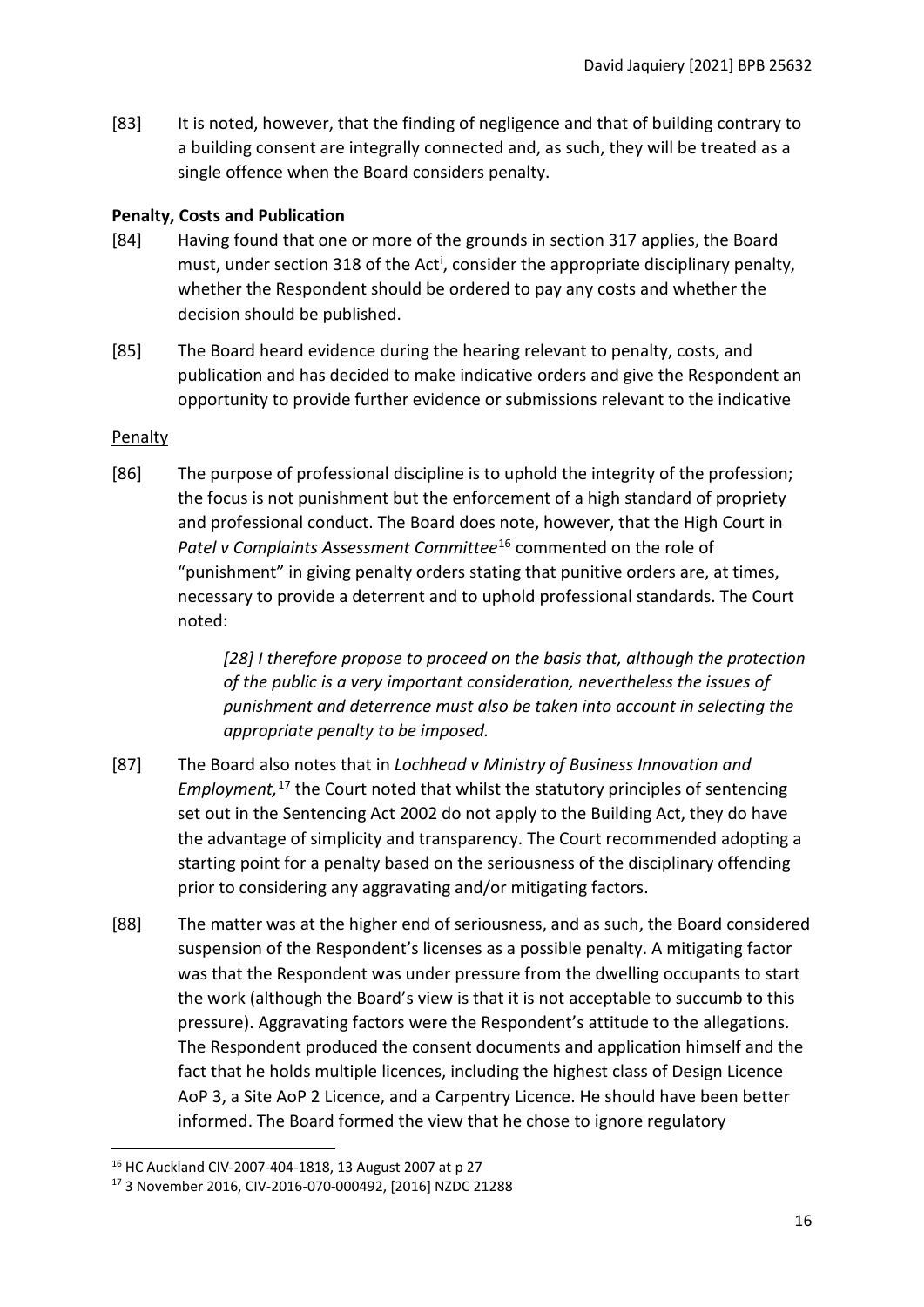requirements and to forge ahead regardless of them. The end result has been that the work is stalled, and the desired outcome of the work being progressed to alleviate the stress on the owners has not been achieved.

[89] On balance, the Board has decided that a fine is appropriate, and the Board's penalty decision is a fine of \$4,500.

<span id="page-16-0"></span>Costs

- [90] Under section 318(4) the Board may require the Respondent "to pay the costs and expenses of, and incidental to, the inquiry by the Board."
- [91] The Respondent should note that the High Court has held that 50% of total reasonable costs should be taken as a starting point in disciplinary proceedings and that the percentage can then be adjusted up or down having regard to the particular circumstances of each case<sup>[18](#page-16-1)</sup>.
- [92] In *Collie v Nursing Council of New Zealand,*[19](#page-16-2) where the order for costs in the tribunal was 50% of actual costs and expenses, the High Court noted:

*But for an order for costs made against a practitioner, the profession is left to carry the financial burden of the disciplinary proceedings, and as a matter of policy that is not appropriate*

[93] In Kenneth Michael Daniels v Complaints Committee 2 of the Wellington District Law Society<sup>[20](#page-16-3)</sup>, the High Court noted:

> *[46] All cases referred to in Cooray were medical cases and the Judge was careful to note that the 50 per cent was the general approach that the Medical Council took. We do not accept that if there was any such approach, it is necessarily to be taken in proceedings involving other disciplinary bodies. Much will depend upon the time involved, actual expenses incurred, attitude of the practitioner bearing in mind that whilst the cost of a disciplinary action by a professional body must be something of a burden imposed upon its members, those members should not be expected to bear too large a measure where a practitioner is shown to be guilty of serious misconduct.*

*[47] Costs orders made in proceedings involving law practitioners are not to be determined by any mathematical approach. In some cases, 50 per cent will be too high, in others insufficient*.

[94] The Board has adopted an approach to costs that uses a scale based on 50% of the average costs of different categories of hearings, simple, moderate, and complex. The current matter was moderate in complexity, was an in-person hearing and

<span id="page-16-2"></span>

<span id="page-16-1"></span><sup>18</sup> *Cooray v The Preliminary Proceedings Committee* HC, Wellington, AP23/94, 14 September 1995, *Macdonald v Professional Conduct Committee,* HC, Auckland, CIV 2009-404-1516, 10 July 2009, *Owen v Wynyard* HC, Auckland, CIV-2009-404-005245, 25 February 2010. 19 [2001] NZAR 74

<span id="page-16-3"></span><sup>20</sup> CIV-2011-485-000227 8 August 2011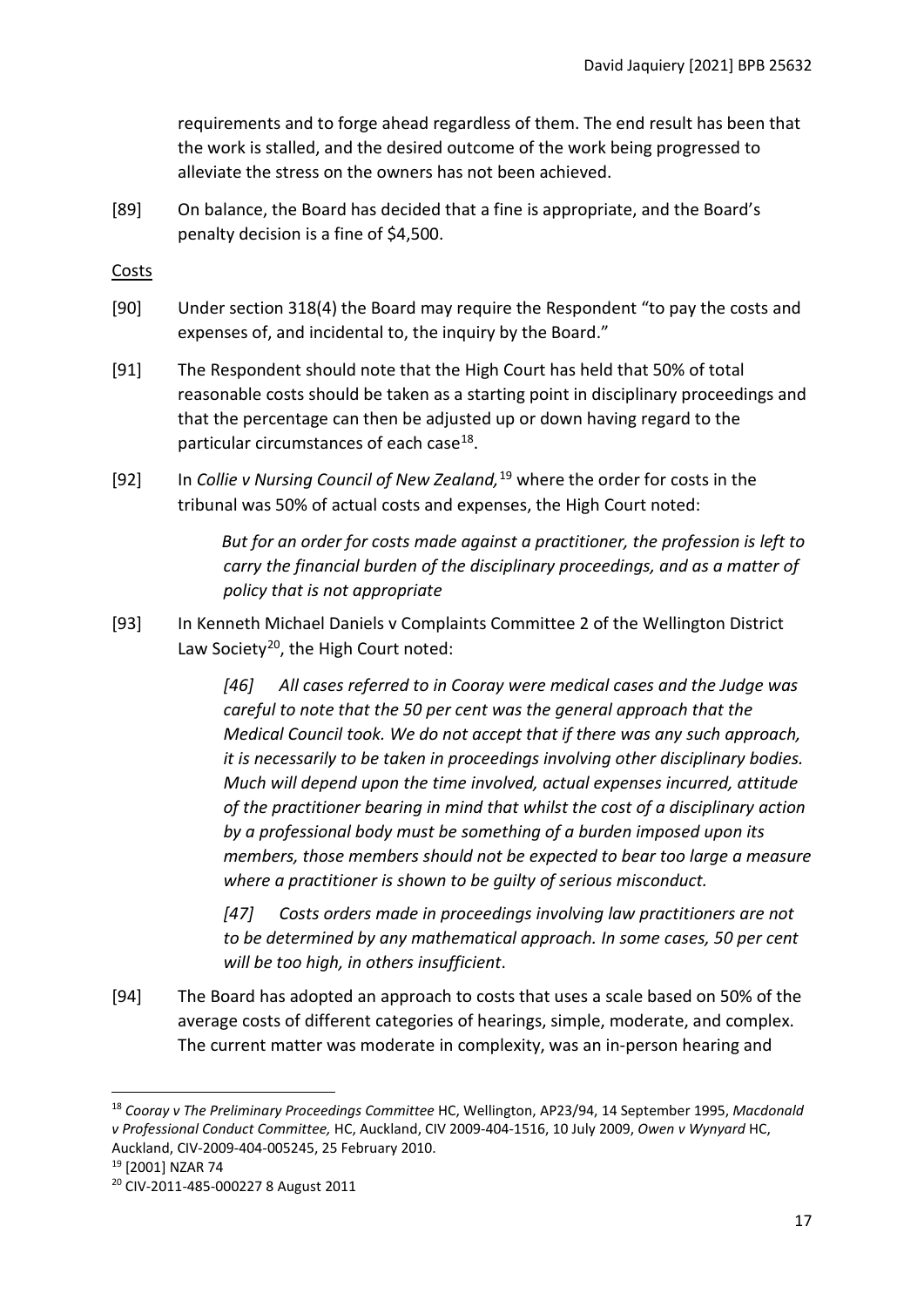involved a Special Advisor. Adjustments based on the High Court decisions above are then made.

[95] Based on the above, the Board's costs order is that the Respondent is to pay the sum of \$8,000 toward the costs of and incidental to the Board's inquiry. This is the Board's scale amount for a hearing of this type and is significantly less than 50% of actual costs.

## <span id="page-17-0"></span>**Publication**

[96] As a consequence of its decision, the Respondent's name and the disciplinary outcomes will be recorded in the public register maintained as part of the Licensed Building Practitioners' scheme as is required by the Act<sup>[21](#page-17-1)</sup>. The Board is also able, under section 318(5) of the Act, to order publication over and above the public register:

> *In addition to requiring the Registrar to notify in the register an action taken by the Board under this section, the Board may publicly notify the action in any other way it thinks fit.*

- [97] As a general principle, such further public notification may be required where the Board perceives a need for the public and/or the profession to know of the findings of a disciplinary hearing. This is in addition to the Respondent being named in this decision.
- [98] Within New Zealand, there is a principle of open justice and open reporting, which is enshrined in the Bill of Rights Act  $1990^{22}$ . The Criminal Procedure Act 2011 sets out grounds for suppression within the criminal jurisdiction<sup>23</sup>. Within the disciplinary hearing jurisdiction, the courts have stated that the provisions in the Criminal Procedure Act do not apply but can be instructive<sup>[24](#page-17-4)</sup>. The High Court provided guidance as to the types of factors to be taken into consideration in *N v Professional Conduct Committee of Medical Council[25.](#page-17-5)*
- [99] The courts have also stated that an adverse finding in a disciplinary case usually requires that the name of the practitioner be published in the public interest<sup>26</sup>. It is, however, common practice in disciplinary proceedings to protect the names of other persons involved as naming them does not assist the public interest.
- [100] Based on the above, the Board **will** order further publication. Publication is appropriate so that others learn from the matter and the public is appropriately informed.

<span id="page-17-1"></span><sup>&</sup>lt;sup>21</sup> Refer sections 298, 299 and 301 of the Act

<span id="page-17-2"></span><sup>22</sup> Section 14 of the Act

<span id="page-17-3"></span><sup>&</sup>lt;sup>23</sup> Refer sections 200 and 202 of the Criminal Procedure Act

<span id="page-17-4"></span><sup>24</sup> *N v Professional Conduct Committee of Medical Council* [2014] NZAR 350

<span id="page-17-5"></span> $25$  ibid

<span id="page-17-6"></span><sup>&</sup>lt;sup>26</sup> Kewene v Professional Conduct Committee of the Dental Council [2013] NZAR 1055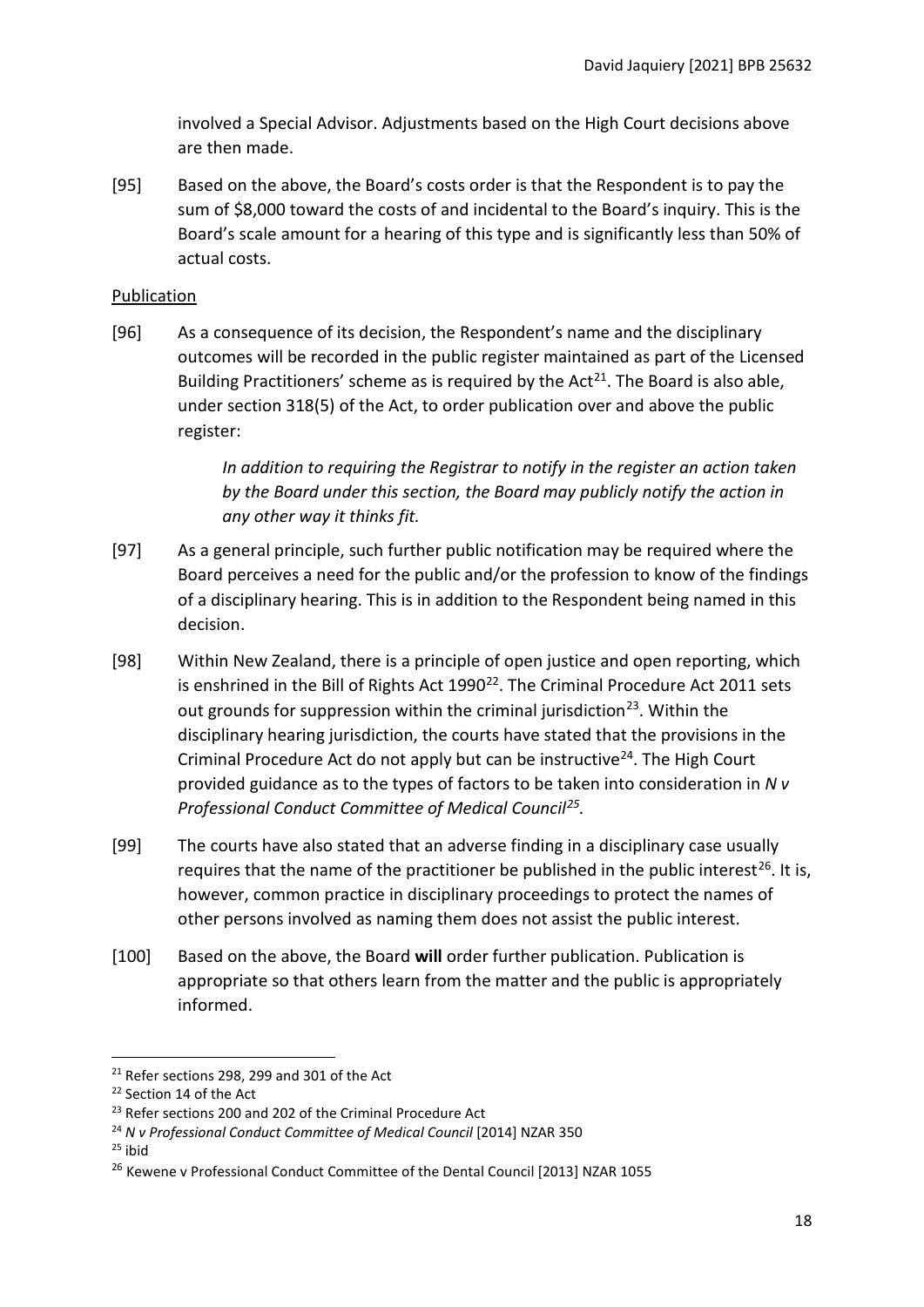## <span id="page-18-0"></span>**Section 318 Order**

- [101] For the reasons set out above, the Board directs that:
	- **Penalty: Pursuant to section 318(1)(f) of the Building Act 2004, the Respondent is ordered to pay a fine of \$4,500.**
	- **Costs: Pursuant to section 318(4) of the Act, the Respondent is ordered to pay costs of \$8,000 (GST included) towards the costs of, and incidental to, the inquiry of the Board.**
	- **Publication: The Registrar shall record the Board's action in the Register of Licensed Building Practitioners in accordance with section 301(l)(iii) of the Act.**
	- **In terms of section 318(5) of the Act, there will be action taken to publicly notify the Board's action, in addition to the note in the Register and the Respondent being named in this decision.**
- [102] The Respondent should note that the Board may, under section 319 of the Act, suspend or cancel a licensed building practitioner's licence if fines or costs imposed as a result of disciplinary action are not paid.

# <span id="page-18-1"></span>**Submissions on Penalty, Costs and Publication**

- [103] The Board invites the Respondent to make written submissions on the matters of disciplinary penalty, costs, and publication up until close of business on 29 March 2022. The submissions should focus on mitigating matters as they relate to the penalty, costs, and publication orders. If no submissions are received, then this decision will become final. If submissions are received, then the Board will meet and consider those submissions prior to coming to a final decision on penalty, costs, and publication.
- [104] In calling for submissions on penalty, costs, and mitigation, the Board is not inviting the Respondent to offer new evidence or to express an opinion on the findings set out in this decision. If the Respondent disagrees with the Board's findings of fact and/or its decision that the Respondent has committed a disciplinary offence, the Respondent can appeal the Board's decision.

# <span id="page-18-2"></span>**Right of Appeal**

[105] The right to appeal Board decisions is provided for in section 330(2) of the Act<sup>[ii](#page-19-1)</sup>.

Signed and dated this ninth day of March 2022.

**Mr M. Orange** Presiding Member